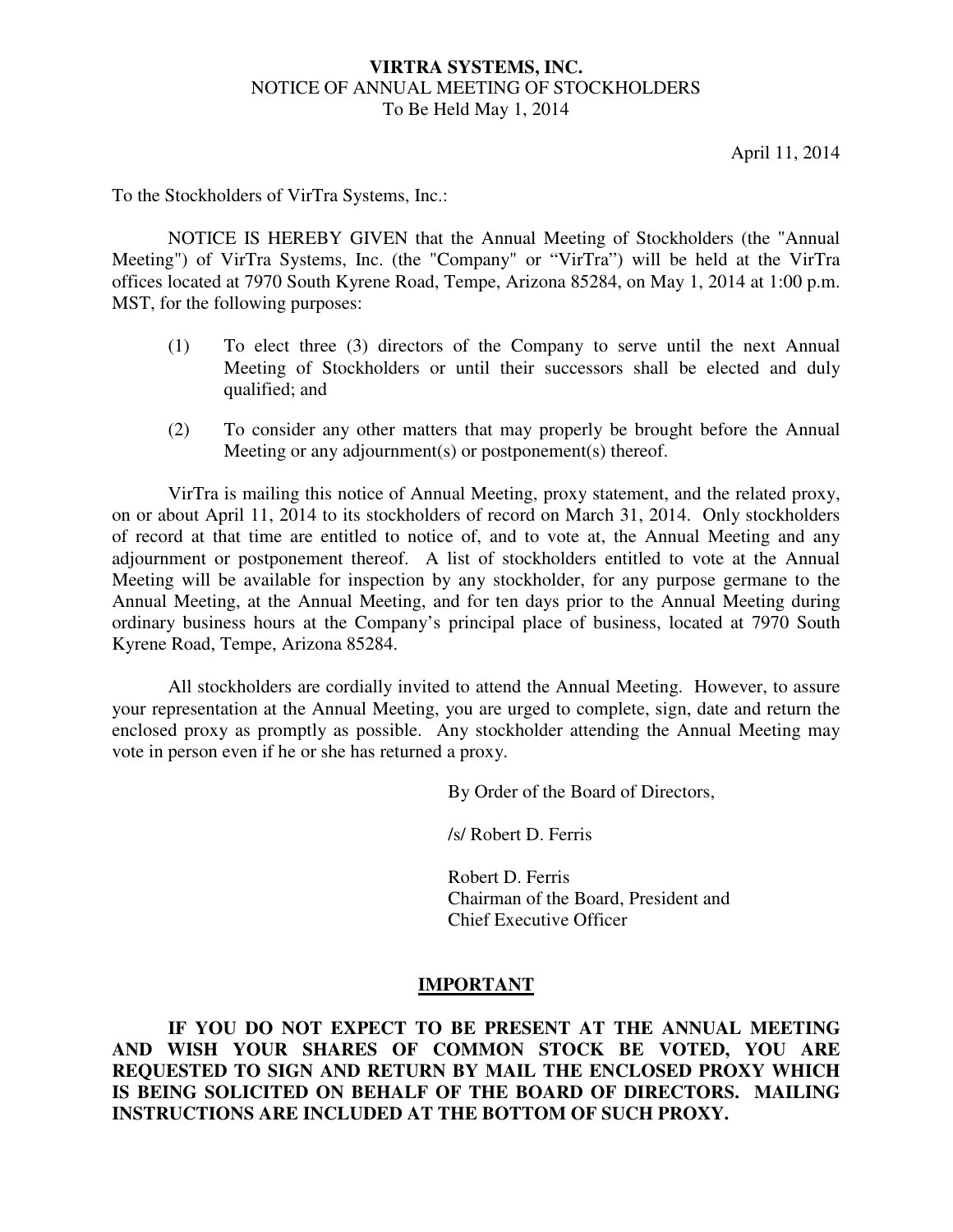# **VIRTRA SYSTEMS, INC.**  7970 South Kyrene Road

Tempe, Arizona 85284 \_\_\_\_\_\_\_\_\_\_\_\_\_\_\_\_\_\_\_\_\_\_\_\_\_\_\_\_\_\_\_\_\_\_\_\_\_\_\_\_\_\_\_

# PROXY STATEMENT FOR ANNUAL MEETING OF STOCKHOLDERS TO BE HELD ON MAY 1, 2014

\_\_\_\_\_\_\_\_\_\_\_\_\_\_\_\_\_\_\_\_\_\_\_\_\_\_\_\_\_\_\_\_\_\_\_\_\_\_\_\_\_\_\_

 This Proxy Statement and the accompanying proxy are being furnished in connection with the solicitation of proxies by and on behalf of the Board of Directors of VirTra Systems, Inc. (the "Company" or "VirTra"), for use at the Annual Meeting of the Stockholders, and at any adjournment or postponement thereof (the "Annual Meeting"). The Annual Meeting will be held at the VirTra offices located at 7970 South Kyrene Road, Tempe, Arizona 85284, on May 1, 2014 at 1:00 p.m. MST.

## **VOTING AT THE ANNUAL MEETING OR BY PROXY**

Stockholders of record at the close of business on March 31, 2014 (the "Record Date") are entitled to notice of and to vote at the Annual Meeting, and at any adjournment or postponement thereof. At the Record Date, 158,285,045 shares of the Company's common stock, \$0.005 par value per share ("Common Stock") were issued and outstanding. Each holder of record of Common Stock is entitled to cast one vote per share. The presence, in person, or by proxy, of the holders of a majority of the outstanding shares of Common Stock entitled to vote at the Annual Meeting is necessary to constitute a quorum for the conduct of business at the Annual Meeting.

Matthew D. Burlend, in his capacity as Secretary of the Company, has been appointed by the Board of Directors of the Company to tabulate the number of shares represented, receive proxies and ballots, tabulate the vote and serve as Inspector of Elections at the Annual Meeting.

All shares of Common Stock represented by properly dated and executed proxies received prior to or at the Annual Meeting and not revoked will be voted in accordance with the instructions indicated in such proxies. If no such instructions are indicated, such shares will be voted "FOR" each of the candidates nominated to serve as directors listed herein and in the discretion of the Board of Directors for any other business properly brought before the Annual Meeting. Any stockholder may revoke his or her proxy at any time prior to its use by filing with the Inspectors of Elections of the Company written revocation of his or her proxy, giving a duly executed proxy bearing a later date or voting in person at the Annual Meeting. Attendance by a stockholder at the Annual Meeting will not in itself revoke his or her proxy.

The Company will pay any costs incurred in connection with the solicitation of proxies by the Board of Directors. The Company does not intend to engage an outside proxy solicitation firm, and directors, officers and employees of the Company will not receive additional compensation for solicitation of proxies.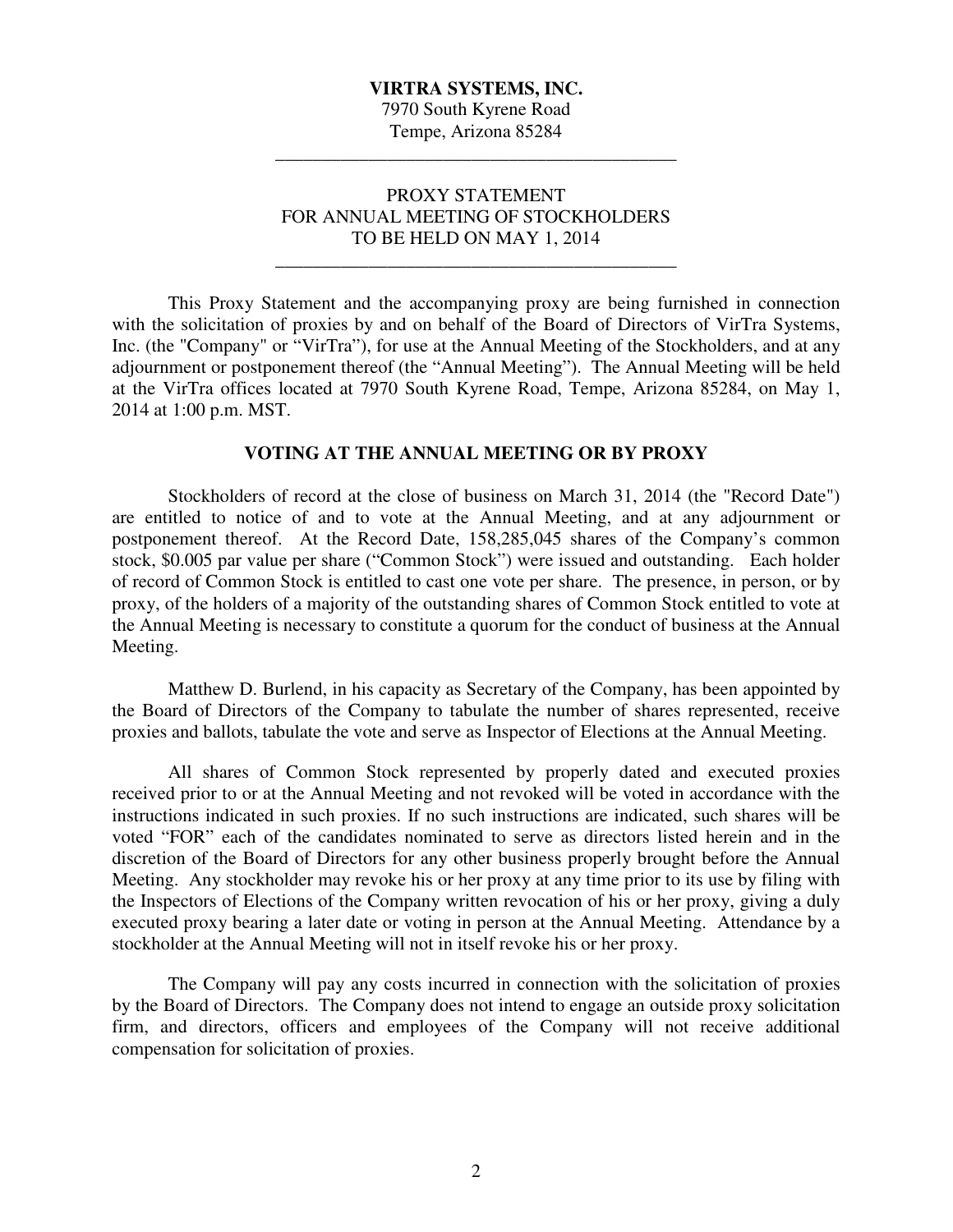### **BUSINESS TO BE CONDUCTED AT THE ANNUAL MEETING**

#### *Item 1. Election of Directors*

At the Annual Meeting, directors will be elected to hold office until the next Annual Meeting of stockholders or until their successors are duly elected and qualified. The Company's Bylaws provide that the number of directors shall from time to time be fixed exclusively by the Board of Directors by a resolution adopted by a majority of the Board of Directors serving at the time of the vote. In accordance with such procedure, the Board of Directors has fixed the number of directors at three (3). Each of the nominees for director identified below is currently one of our directors. If any of the nominees should be unavailable to serve, which is not now anticipated, the proxies solicited hereby will be voted for such other persons as shall be designated by the current Board of Directors.

Unless authority is withheld, it is intended that all shares of Common Stock represented by proxies in the form accompanying this Proxy Statement will be voted in favor of the three (3) nominees named below.

 The Company's Bylaws provide that a quorum shall be the attendance, in person or by proxy, of the holders of a majority of the shares entitled to vote at the annual meeting. Once a quorum is present, the election of directors requires a plurality of the votes cast, and votes may be cast in favor of the nominees or withheld. A plurality means that the nominee receiving the most votes for election to a director position is elected to that position. For the proposal to elect directors, abstentions will not affect the outcome of such vote, because abstentions are not treated as votes cast.

## **The Board of Directors recommends a vote "FOR" the selection of Mr. Ferris, Mr. Burlend and Mr. Brown for election to the Board of Directors.**

Certain information with respect to each nominee is set forth below:

**ROBERT D. FERRIS**, age 42, has served as Chairman of the Board, President and Chief Executive Officer of VirTra Systems since 2008. Under his leadership, VirTra has created many of the world's most innovative and effective simulator products such as the V-300™, Threat-Fire™, multi-screen video simulation and the V-Range™. Mr. Ferris is responsible for the corporate vision of VirTra, market positioning, new product initiatives, and critical business relationships. Previously Mr. Ferris founded Ferris Productions, Inc. in 1993 and served as CEO / President of the company until its acquisition in 2001 by GameCom, Inc. which then became VirTra Systems. He has been awarded United States Patents in the field of simulation, spoken at various tradeshows, and developed simulation products highlighted in magazine publications such as TIME, WIRED and Popular Science. Mr. Ferris attended the US Air Force Academy with a major in Management and is a graduate of the University of Arizona with a degree in Systems Engineering.

**MATTHEW D. BURLEND**, age 40, has served as a member of the Board of Directors since 2008 and Chief Operating Officer of VirTra Systems since 2011. Mr. Burlend is currently responsible for overseeing the day-to-day operations of the company. Mr. Burlend has contributed significantly to the design, production and support of VirTra's most successful and innovative products, such as the V-300™, the Threat-fire™ and advanced recoil kits. Prior to this, Mr. Burlend served as a Machine Design Engineer with Panduit Corporation, a designer of